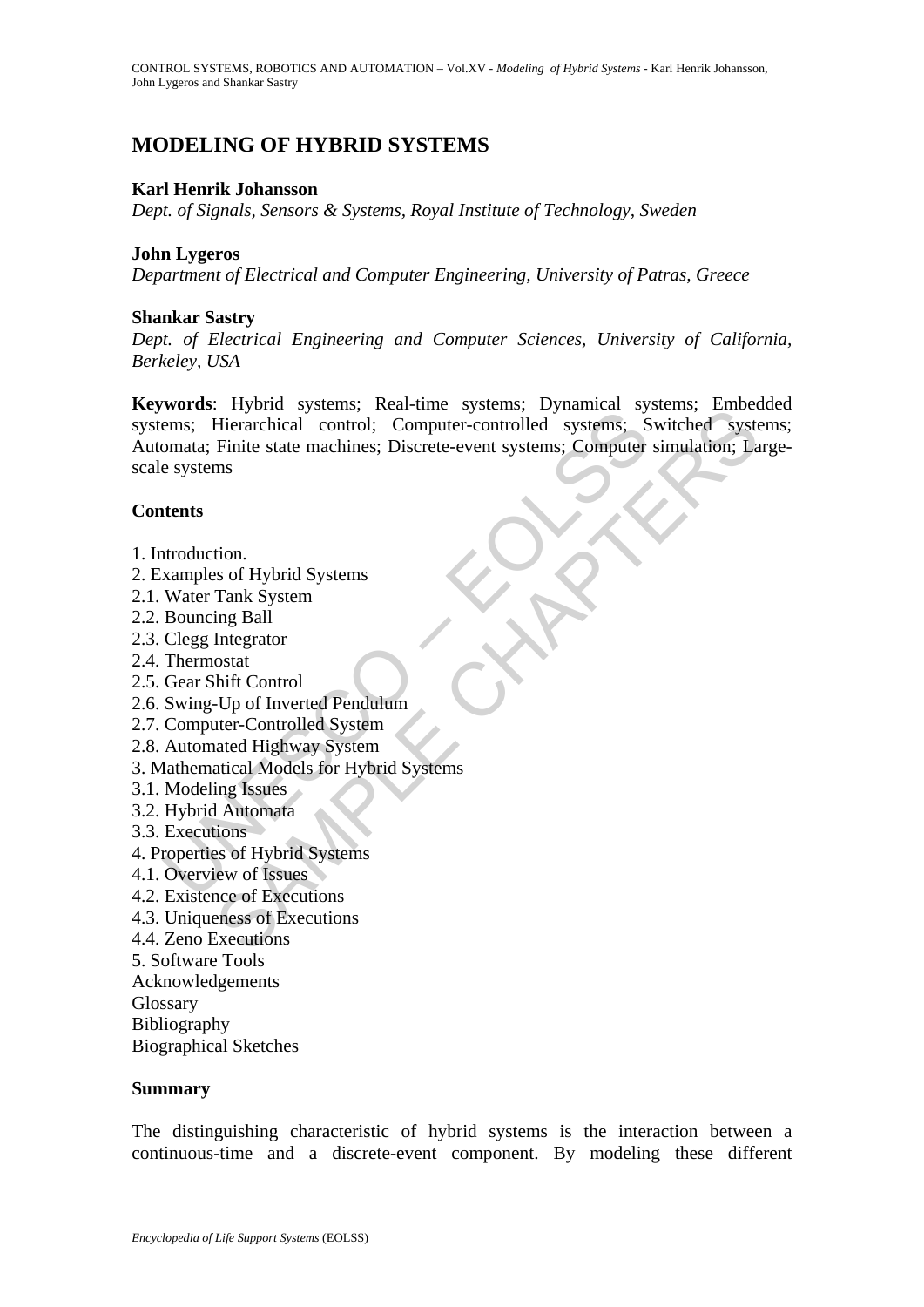components using differential equations and finite state automata, it is possible to represent a wide range of phenomena present in physical and technological systems. This chapter illustrates hybrid dynamics by several simple examples. Some of these examples illustrate properties of hybrid systems not present in purely continuous or purely discrete systems, while others illustrate application domains such as vehicle control and real-time systems. A mathematical model called a hybrid automaton is then introduced, to show how hybrid dynamics can be formally analyzed.

### **1. Introduction**

raction of continuous dynamics that describe the evolution of<br>er differential or difference equations, with discrete dynamics,<br>ution of a finite state under automata or other models of comput<br>id systems has been the focus of continuous dynamics that describe the evolution of a continuous continuous dynamics that describe the evolution of a continuous crential or difference equations, with discrete dynamics, that describe a finite state unde In the literature, the term "hybrid systems" is used to describe a very wide class of dynamical systems that involve the interaction of heterogeneous data types and dynamics. Of great interest is the class of hybrid systems that arises out of the interaction of continuous dynamics that describe the evolution of a continuous state under differential or difference equations, with discrete dynamics, that describe the evolution of a finite state under automata or other models of computation. This class of hybrid systems has been the focus of intense research activity in recent years. The reason is that it provides a convenient framework for modeling a wide range of engineering systems. For example, the hybrid framework is ideal for modeling systems with multiple time scales, where the fast dynamics can be abstracted away and be treated as discrete changes affecting the slower dynamics. Examples include mechanical systems with collisions, circuits with diodes and switches, chemical processes controlled by valves or pumps, and, most importantly, embedded computation systems, where digital devices interact with an analogue environment.

Another reason for the popularity of hybrid systems is their importance in applications. Methods and tools developed for hybrid systems have already proved useful in a wide range of technological application. Following early work on the verification of digital circuits, the hybrid formalism and tools have been subsequently extended to the verification of embedded software, real-time communication protocols, air traffic control, automotive control, bioengineering, process control, highway systems and manufacturing. Though many of the applications are still too complicated to be addressed in their full generality by existing hybrid tools, impressive progress has been recorded in all of these application areas.

The aim of this chapter is to highlight the diversity of hybrid phenomena that one encounters in physical and technological systems. In Section 2 a number of examples are presented to illustrate the types of issues that arise out of the discrete-continuous interaction and the types of applications that can be addressed using a hybrid approach. We also discuss the common themes that emerge in the study of these examples.

In Section 3 we present a formal mathematical framework, which we call *hybrid automaton*, in which all of these diverse phenomena can be modeled and analyzed. Then, in Section 4, we discuss how one can determine whether models developed in the hybrid automaton framework are reasonable representations of physical reality, or whether they contain fundamental flaws. Software tools for modeling hybrid systems are briefly discussed in Section 5.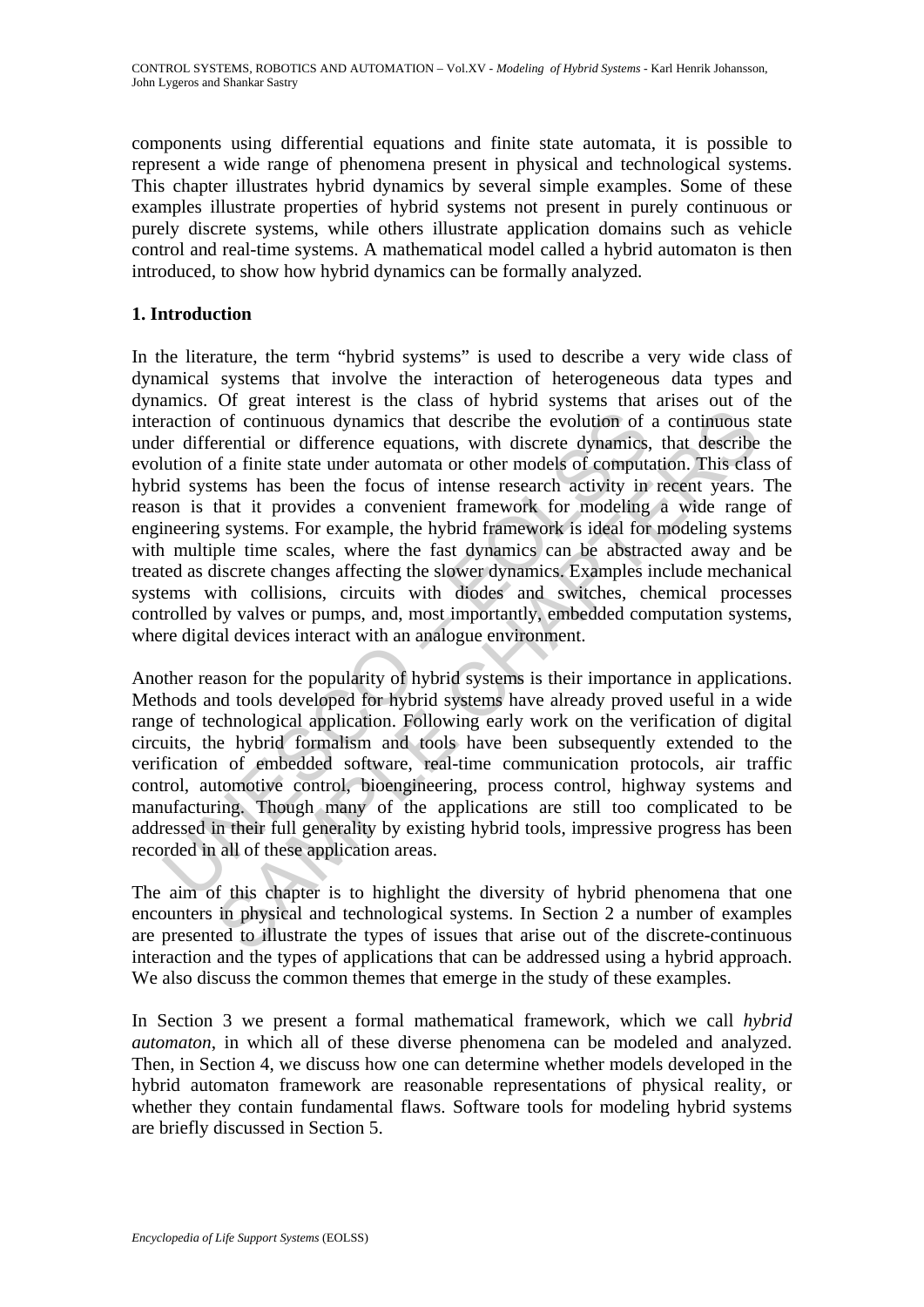#### **2. Examples of Hybrid Systems**

Hybrid control systems are a much richer class of systems than ordinary control systems. In a hybrid system there is an interaction between continuous and discrete dynamics. The continuous flow is in general influenced not only by the regular continuous control, but also by the discrete mode. Similarly, the discrete dynamics are affected by both discrete control actions and, indirectly, by the continuous flow. In addition to control inputs, there might be both continuous and discrete disturbances acting on the systems. Therefore, in its full generality, a hybrid control system can be a rather complicated object. In Section 3 we present a mathematical framework that allows one to model a class of hybrid phenomena. First, however, we informally introduce a number of examples, which are chosen to illustrate various characteristics of hybrid dynamics.

#### **2.1. Water Tank System**

Tank System<br>
the two-tank system shown in Figure 1. For  $i \in \{1, 2\}$ , let  $x_i$  denote the volume of  $x_i$  and  $v_i > 0$  denote the constant flow of water out of Tank *i*.<br>
he constant flow of water into the system, dedicate Consider the two-tank system shown in Figure 1. For  $i \in \{1,2\}$ , let  $x_i$  denote the volume of water in Tank *i* and  $v_i > 0$  denote the constant flow of water out of Tank *i*. Let *w* denote the constant flow of water into the system, dedicated exclusively to either Tank 1 or Tank 2 at each time instant. The objective is to keep the water volumes above  $r_1$  and  $r_2$ , respectively, assuming that the water volumes are above  $r_1$  and  $r_2$  initially. This is to be achieved by a controller that switches the inflows to Tank 1 whenever  $x_1 \le r_1$  and to Tank 2 whenever  $x_2 \le r_2$ . The water tank systems can be represented by the hybrid system of Figure 1.





Figure 1: Water tank system and the corresponding hybrid system.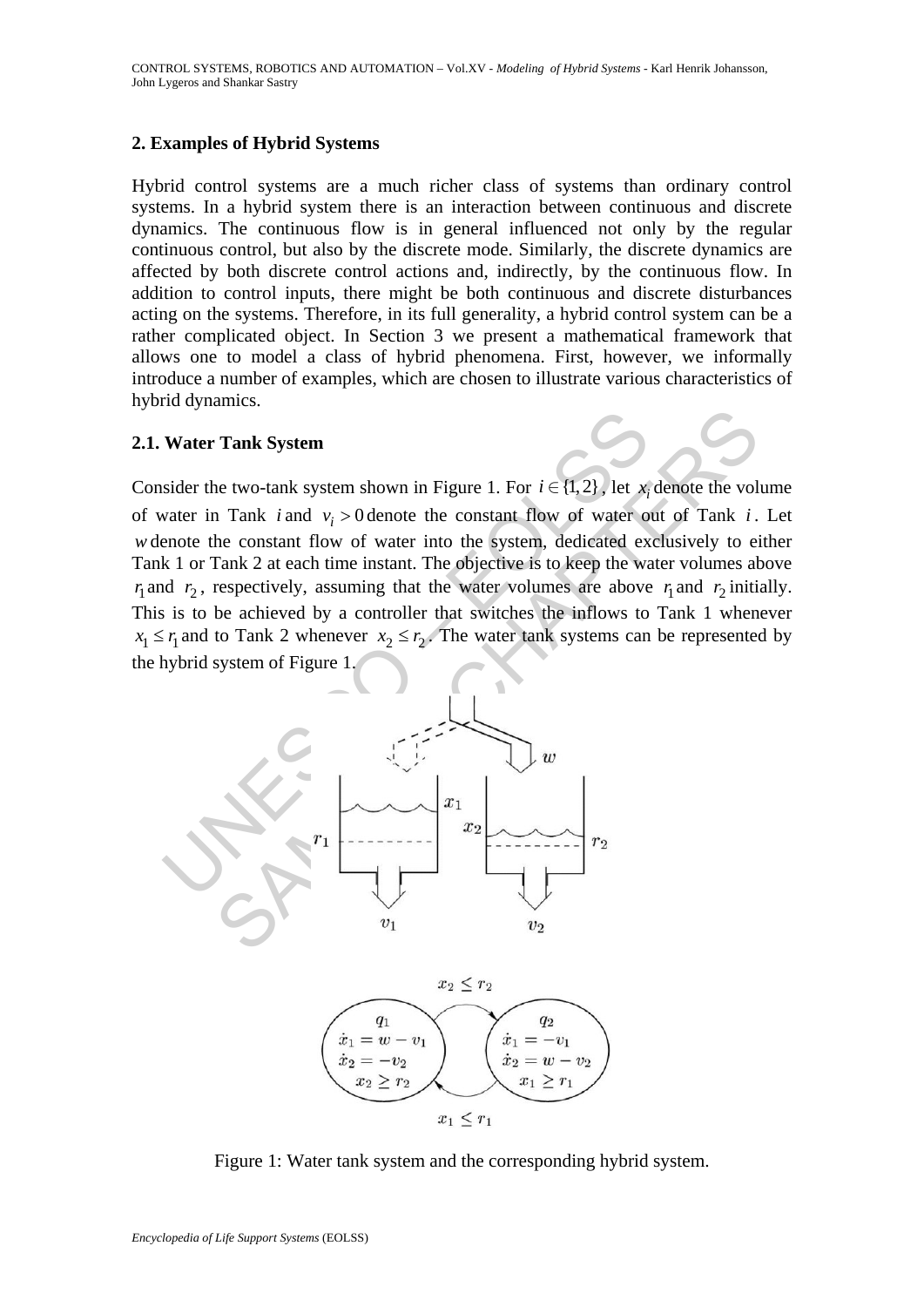Suppose that at the initial time  $x_1 \le r_1$  and  $x_2 \le r_2$ , and that the inflow if directed to Tank 1 (i.e., the discrete state  $q$  of the system is equal to  $q_1$ ). Then the continuous state flows according to the differential equation in the  $q_1$  state in Figure 1. When the condition  $x_2 \le r_2$  (specified on the edge) is fulfilled, a discrete transition takes place. Subsequently, the state resumes flowing according to the  $q_2$  state and so on. Such a trajectory having one continuous component,  $x$ , and one discrete component,  $q$ , is called an *execution* (sometimes a *run* or a *solution*) of the hybrid system. An execution of the hybrid system is shown in Figure 2.

If  $\max(v_1, v_2) < w < v_1 + v_2$ , physical intuition suggests that at least one of the water tanks will eventually drain. In the hybrid model this leads to an accumulation of jump instances. This behavior is known as the Zeno phenomenon and is further discussed in Section 4.



Figure 2: Example of an execution of the water tank hybrid system.

### **2.2. Bouncing Ball**

A model for a bouncing ball can be represented as a simple hybrid system with a continuous state of dimension two  $x = (x_1, x_2)$  and a single discrete state (Figure 3).  $x_1$  denotes the vertical position of the ball and  $x_2$  its velocity. The continuous motion of the ball, governed by Newton's laws of motion, is represented by the differential equation in the vertex of the graph, where *g* denotes the gravitational acceleration. As specified, the equation is only valid as long as  $x_1 \ge 0$ , i.e., as long as the ball is above the ground. The ball bounces when  $x_1 = 0$  and  $x_2 \le 0$ , which is detailed by the left expression attached to the edge of the graph (∧denotes the logical "and"). At each bounce, the ball loses a fraction of its energy. This is represented by the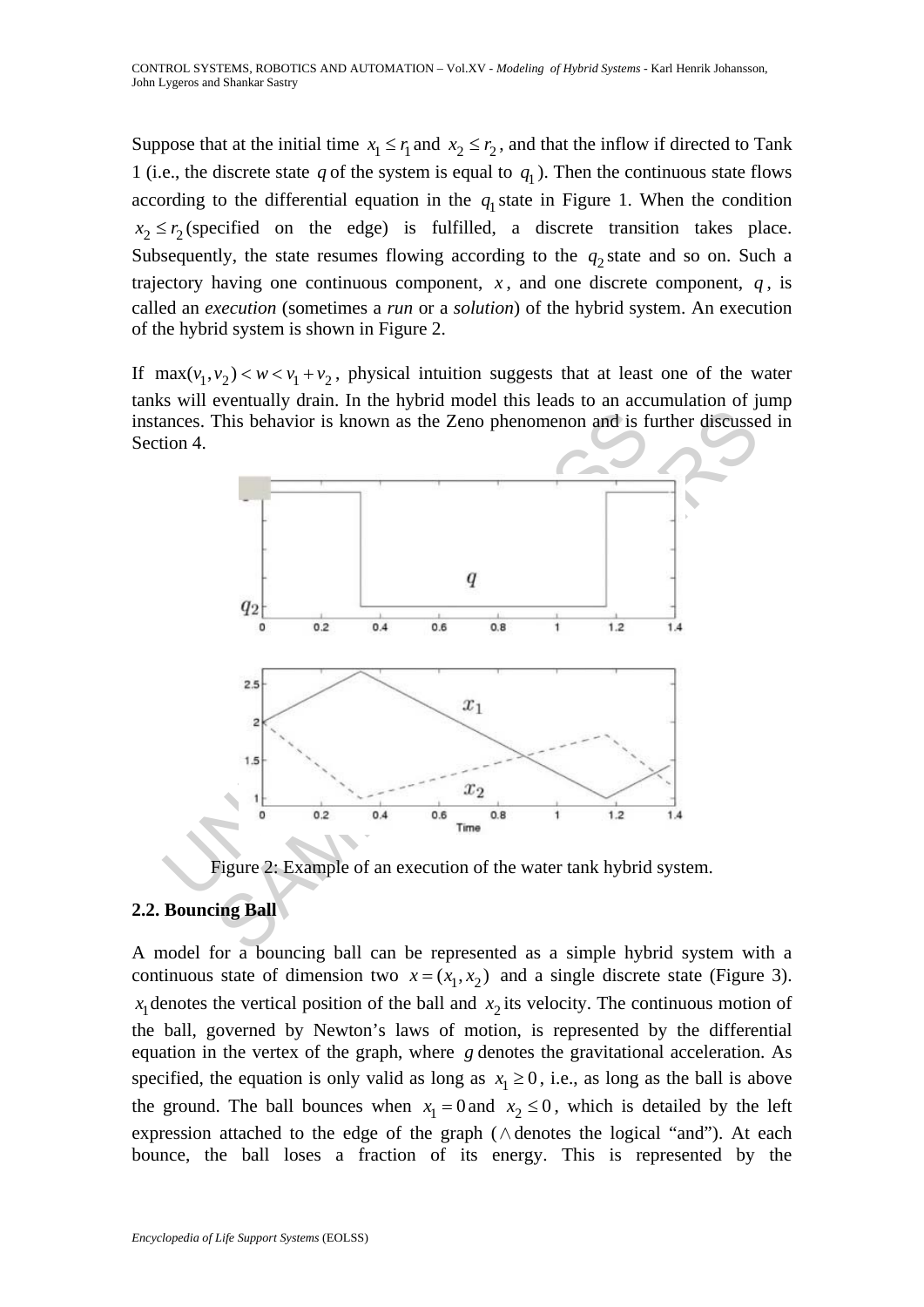equation  $x_2 := -cx_2$ , where  $c^2 \in [0,1]$  is the coefficient of restitution. (The notation ": =" should be interpreted as if  $x_2$  is reset to the value  $-cx_2$  at the transition. The *reset map* is formally defined in Section 3.)

Starting at a point  $(x_1, x_2)$  with  $x_1 > 0$ , the continuous state flows according to the vector field as long as the condition  $x_1 \ge 0$  is fulfilled. When  $x_1 = 0$  and  $x_2 \le 0$ , a discrete transition takes place and the continuous state is reset to  $x_2 := -cx_2$  ( $x_1$  remains constant). Subsequently, the state resumes flowing according to the vector field and so on.

For this example, it is easy to see that for  $c \in (0,1)$  there is an accumulation point for the times of the discrete jumps. In other words, the ball bounces infinitely many times in a finite time interval. The bouncing ball hence exhibit Zeno phenomenon, similar to the water tank system. Note however that the continuous state is constant at discrete transitions for the water tank system (the water volumes do not change during the switch of the inflow), while for the bouncing ball system the continuous state makes a jump.



Figure 3: A hybrid system modeling bouncing ball.

### **2.3. Clegg Integrator**

is of the discrete jumps. In other words, the ball bounces infinitely many times<br>
te time interval. The bouncing ball hence exhibit Zeno phenomenon, similar to<br>
ter tank system. Note however that the continuous state is c Many classical control strategies involve mode switching and other discontinuous control actions. Examples include anti-windup schemes, gain scheduling and sliding model control. One motivation for hybrid control models is to include all these strategies within a single mathematical framework. Here we describe a classical fix in process control, where the state of the integrator in the PID controller (see *Design Methods for Digital Controllers, Sample-Rate*) is reset whenever its input crosses zero. This so called Clegg integrator was invented by J.C. Clegg in 1958.

Let  $e$  be the input to the Clegg integrator and  $x$  the integrator state. The Clegg Integrator can be described by

$$
\dot{x}(t) = e(t)
$$
 and  $x(t+) = 0$ , if  $e(t) = 0$ ,

where the plus sign indicates that *x* is set to zero directly after *e* becomes zero. Figure 4 shows a hybrid model for the same set of equations. The hybrid system has the input *e* and the output *x* .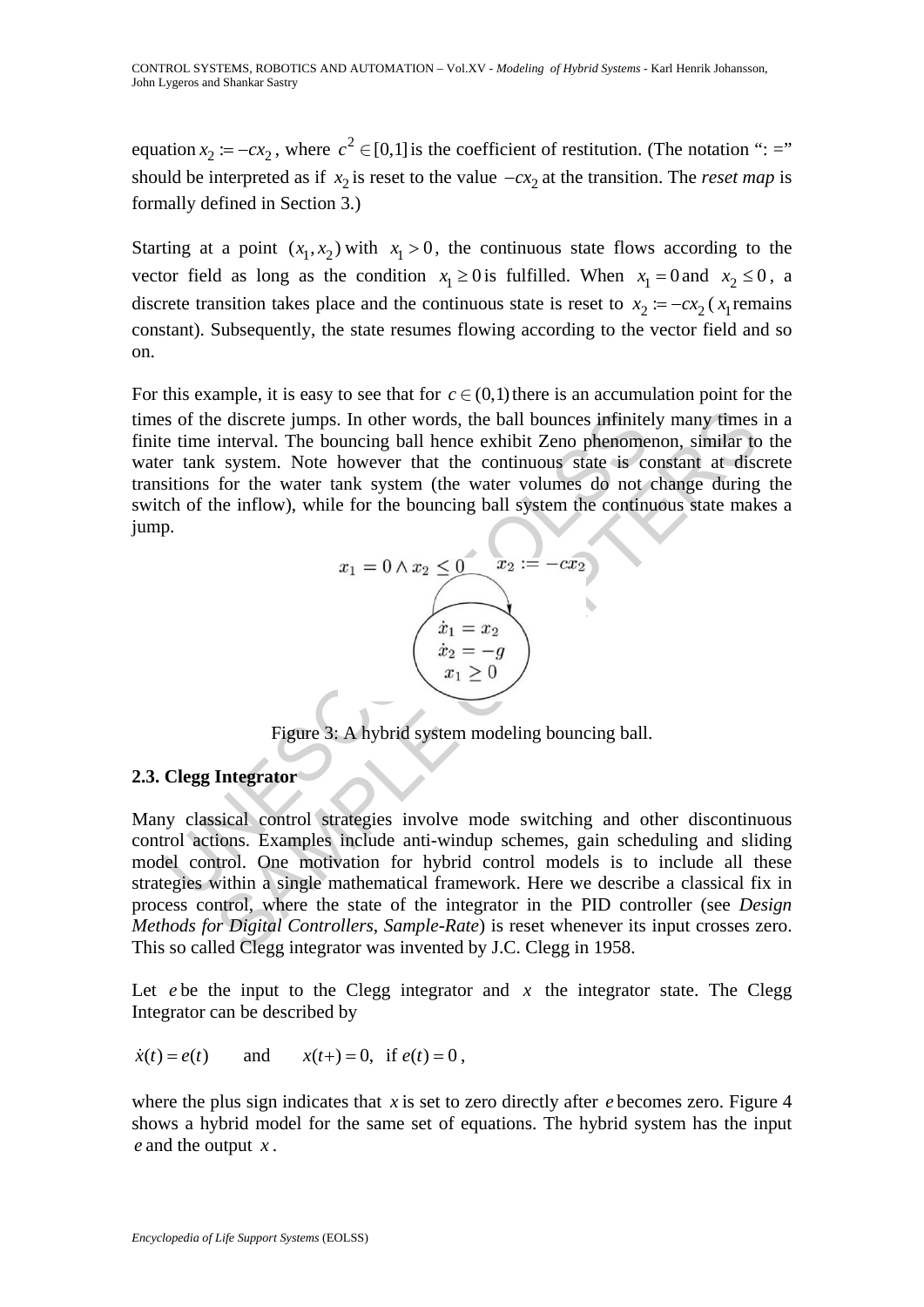

Figure 4: Hybrid system illustrating the Clegg Integrator.

The advantage of using a Clegg Integrator compared to an ordinary integrator is that it gives less phase lag, and thus in many applications improved stability margin. Using the describing function method (see *Describing Function Method*) it is easy to show that the Clegg Integrator gives 38 degrees phase lag, compared to 90 degrees of an ordinary integrator. A disadvantage with the Clegg Integrator is that it may induce oscillations.

#### **2.4. Thermostat**

Consider the control problem of maintaining the temperature of a room at some desired level (say 19 degrees Celsius). Assume that a thermostat is used as a controller, but that we do not have an exact model of how the thermostat functions. It is only known that the thermostat turns on the radiator when the temperature is between 16 and 18 degrees and it turns the radiator off when the temperature is between 20 and 22. This heating system can be modeled as the hybrid system in Figure 5, where *x* denotes the temperature and the two discrete states correspond to the radiator being off and on.

gg Integrator gives 38 degrees phase lag, compared to 90 degre<br>grator. A disadvantage with the Clegg Integrator is that it may ind<br>**Thermostat**<br>sider the control problem of maintaining the temperature of a rod<br>(say 19 deg grator gives 38 degrees phase lag, compared to 90 degrees of an ordi<br>A disadvantage with the Clegg Integrator is that it may induce oscillations<br>**nostat**<br>**nostat**<br>**exercut** problem of maintaining the temperature of a room In this example, there is some uncertainty about when a transition takes place. We know that this will happen when the temperature is in the intervals [16,18] and [20,22], but not exactly when. Let us elaborate on how this ambiguity is captured by the hybrid system model. (A formal description is given in Section 3.) Note that there are three components associated with the discrete dynamics: (1) the *domains*  $x \ge 16$  and  $x \le 22$ , which constrain the values of the continuous state in the corresponding discrete state; (2) the *guard conditions*  $x \le 18$  *and*  $x \ge 20$ , which determine when a discrete transition is allowed to happen (is *enabled*); and (3) the *reset map*  $x \mapsto x$ , which specifies the relation between the old and the new continuous state when a transition takes place (which in this example is equal to the identity map, but for the bouncing ball, for example, is  $(x_1, x_2) \mapsto (x_1, -cx_2)$ ).

The interpretation is as follows: as long as the continuous state *x* belongs to a domain, continuous evolution *may* continue (the temperature may continue to increase/decrease according to the differential equation). When *x* enters a guard, a discrete jump *may* take place (the radiator may be switched on/off). For the thermostat system this means that if, for example, the state is  $(q, x) = (no \, heating, 19)$  then continuous evolution may continue. If the state is  $(q, x) = (no heating, 17)$  either continuous evolution can continue, or a discrete jump to state  $(q, x) =$ (heating, 17) can take place. Finally, if the state is  $(q, x)$  = (no heating, 16), a discrete jump must take place, because continuous evolution would lead *x* outside the domain.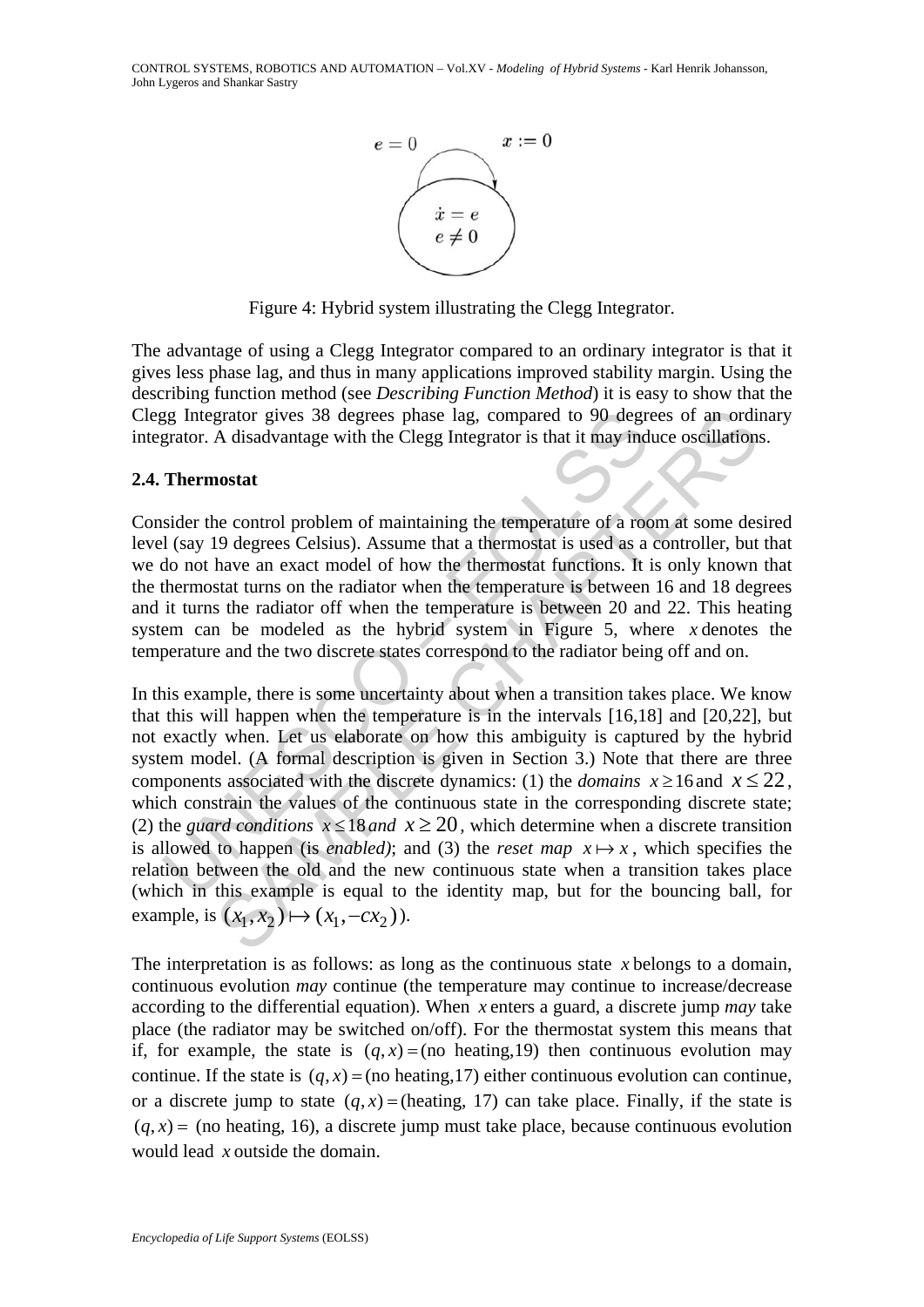The thermostat hybrid system is *non-deterministic,* in the sense that for a given initial condition it accepts a whole family of different executions. A formal definition of a hybrid systems and its evolution is given in Section 3, and determinism is discussed in Section 4.



Figure 5: Hybrid system modeling a thermostat and the heating of a room.

## TO ACCESS ALL THE **25 PAGES** OF THIS CHAPTER, Click here

#### **Bibliography**

- - -

Alur R., Courcoubetis C., Halbwachs N., Henzinger T.A., Ho P.H., Nicollin X., Olivero A., Sifakis J., Yovine S. (1995). The algorithmic analysis of hybrid systems. Theoretical Computer Science 138(1), 3-34. [Presents a framework for formal specification and algorithmic analysis of hybrid systems. Particular focus on systems for which the continuous evolution follows piecewise-linear trajectories.].

Alur R., Henzinger T.A. (1997). Modularity for timed and hybrid systems. In A. Mazurkiewics, J. Winkowski, eds., CONCUR 97: Concurrency Theory, vol. 1243 of Lecture Notes in Computer Science, pp. 74-88, Springer-Verlag. [Discusses modular and Zeno hybrid systems from a computer science perspective. Uses the tank example in Section 2.4.].

Antsaklis P.J. (Editor) (2000). Special issue on hybrid systems: Theory and applications. IEEE Proceedings 88(7). [Collection of some recent work on hybrid systems.].

Åström K.J., Furuta K. (2000). Swinging up a pendulum by energy control. Automatica 36, 287-295. [Hybrid control strategy for an unstable laboratory process, see Section 2.6.].

Aubin J.P., Lygeros J., Quincampoix M., Sastry S., Seube N. (2002). Impulse differential inclusions: A viability approach to hybrid systems. IEEE Transactions on Automatic Control 47(1), 2-20.

Balluchi A., Benvenuti L., Di Benedetto M.D., Pinello C., Sangiovanni-Vincentelli A. (2000). Automotive engine control and hybrid systems: Challenges and opportunities. IEEE Proceedings 88(7),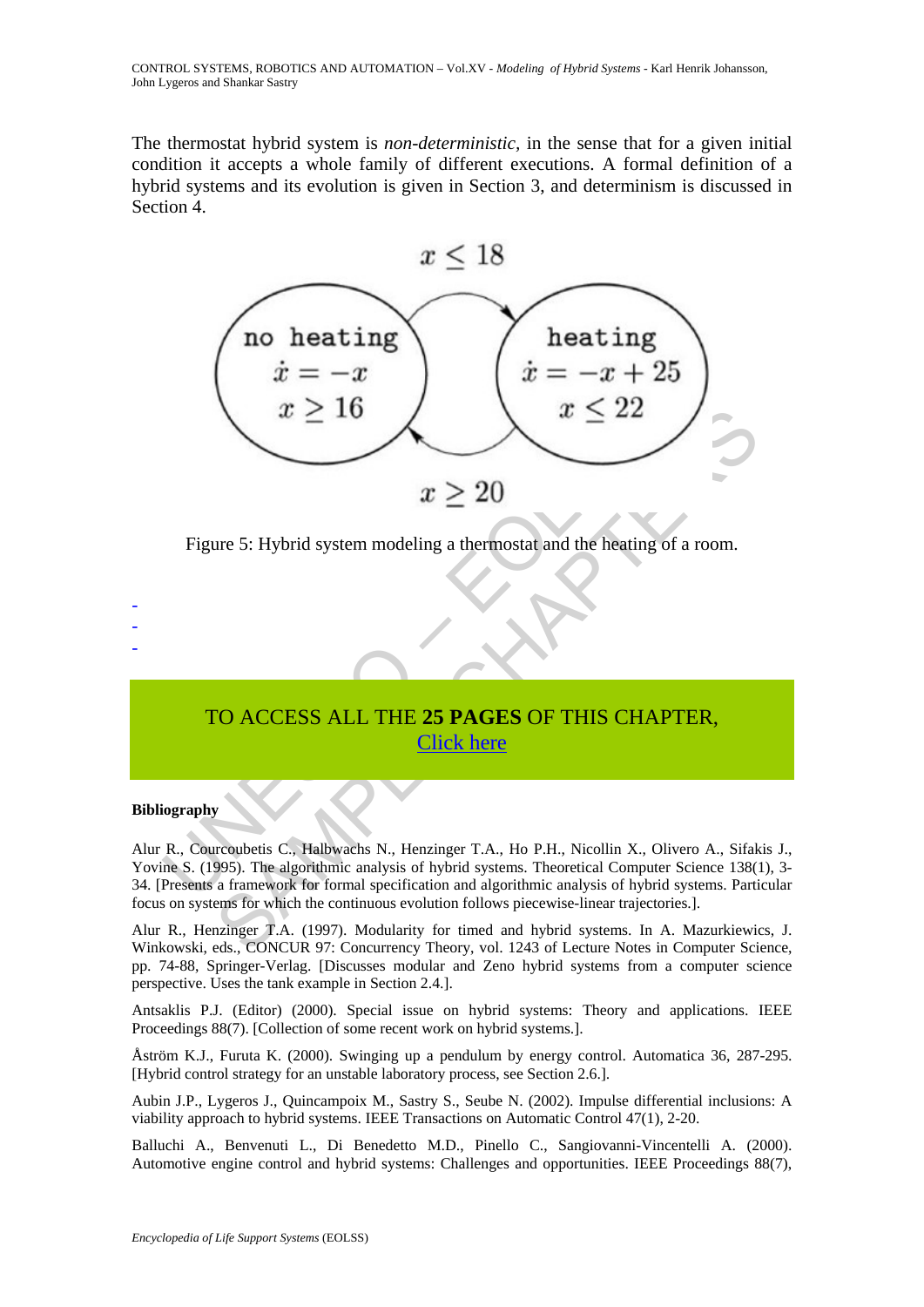888-912. [Hybrid control problems in automotive engine control.].

Bemporad A., Morari M. (1999). Control of systems integrating logic dynamics and constraints. Automatica 35(3), 407-427.

Branicky M.S., Borkar V.S., Mitter S.K. (1998). A unified framework for hybrid control: Model and optimal control theory. IEEE Transactions on Automatic Control 43(1), 31-45.

Brockett R.W. (1993). Hybrid models for motion control systems. In H. Trentelman, J. Willems, eds., Essays in Control: Perspectives in the Theory and Its Applications, pp. 29-53, Birkhäuser, Boston. [Introduces the use of hybrid systems for the modelling of motion control systems. Poses the problem discussed in Section 2.5.].

Chutinam A., Krogh B. (1999). Verification of polyhedral-invariant hybrid automata using polygonal flow pipe approximations. In F.W. Vaandrager, J.H. van Schuppen, eds., Hybrid Systems: Computation and Control, no. 1569 in LNCS, pp. 76-90, Springer Verlag.

Clegg J.C. (1958). A nonlinear integrator for servomechanisms. Transactions of AIEE, Part II 77, 41-42. [Presents a modification of the integrator in PID control, which is known as the Clegg Integrator, see Section 2.2.].

Deshpande A., Gollu A., Semenzato L. (1998). The SHIFT programming language for dynamic networks of hybrid automata. IEEE Transactions on Automatic Control 43(4), 584-587.

Engell S., Kowalewski S., Schulz C., Stursberg O. (2000). Continuous-discrete interactions in chemical processing plants. IEEE Proceedings 88(7), 1050-1068. [Hybrid systems aspects of chemical process control, including modeling, validation and scheduling.].

Filippov A.F. (1988). Differential Equations with Discontinuous Righthand Sides. Kluwer Academic Publishers. [Classical text on non-smooth dynamical systems.].

Fuller A.T. (1960). Relay control systems optimized for various performance criteria. In First World Congress IFAC, Moscow. [Discusses an optimal control problem that leads to infinitely many controller switchings in finite time.].

Hedlund S., Rantzer A. (1999). Optimal control of hybrid systems. In Proc. 38th IEEE Conference on Decision and Control, Phoenix, AZ. [Presents a computational solution to the problem discussed in Section 2.5.].

Heemels M. (1999). Linear Complementarity Systems. Ph.D. thesis, University of Eindhoven. [Discusses a class of hybrid systems with linear continuous dynamics in each discrete state.].

Johansson K.H., Egerstedt M., Lygeros J., Sastry S. (1999). On the regularization of Zeno hybrid automata. System & Control Letters 38, 141{150. [Discusses Zeno hybrid systems from a control perspective. The examples in Sections 2.1 and 2.4 are analysed.].

ions a modification of the integrator in PID control, which is known as the<br>on 2.2.].<br>papade A., Gollu A., Semenzato L. (1998). The SHIFT programming language<br>brid automata. IEEE Transactions on Automatic Control 43(4), 58 Franchinan inespease of the International Franchinan Franchinan Condition of the integrator in PID control, which is known as the Clegg Integrator<br>
Chapter and A. Semenzato L. (1998). The SHIFT programming language for dyn Lemmon M. (2000). On the existence of solutions to controlled hybrid automata. In B. Krogh, N. Lynch, eds., Hybrid Systems: Computation and Control, vol. 1790 of Lecture Notes in Computer Science, Springer-Verlag. [Studies existence of executions of hybrid systems having linear continuous dynamics in each discrete state.].

Lygeros J., Godbole D.N., Sastry S. (1998). A verified hybrid controller for automated vehicles. IEEE Transactions on Automatic Control 43(4), 522-539. [Application of hybrid systems to automated highway systems.].

Lygeros J., Johansson K.H., Simic S.N., Zhang J., Sastry S. (2003). Dynamical properties of hybrid automata. IEEE Transactions on Automatic Control 48(1), 2-17.

Lynch N., Segala R., Vaandrager F., Weinberg H. (1996). Hybrid I/O automata. In Hybrid Systems III, no. 1066 in LNCS, pp. 496-510, Springer Verlag.

Mattsson S.E., Andersson M., Åström K.J. (1993). Object-oriented modelling and simulation. In D.A. Linkens, ed., CAD for Control Systems, chap. 2, pp. 31-69, New York: Marcel Dekker Inc. [Discusses an object-oriented modelling paradigm for multi-domain systems.].

Mattsson S.E., Otter M., Elmqvist H. (1999). Modelica hybrid modeling and efficient simulation. In IEEE Conference on Decision and Control, Phoenix, AZ. [Focus on challenges in simulating hybrid systems.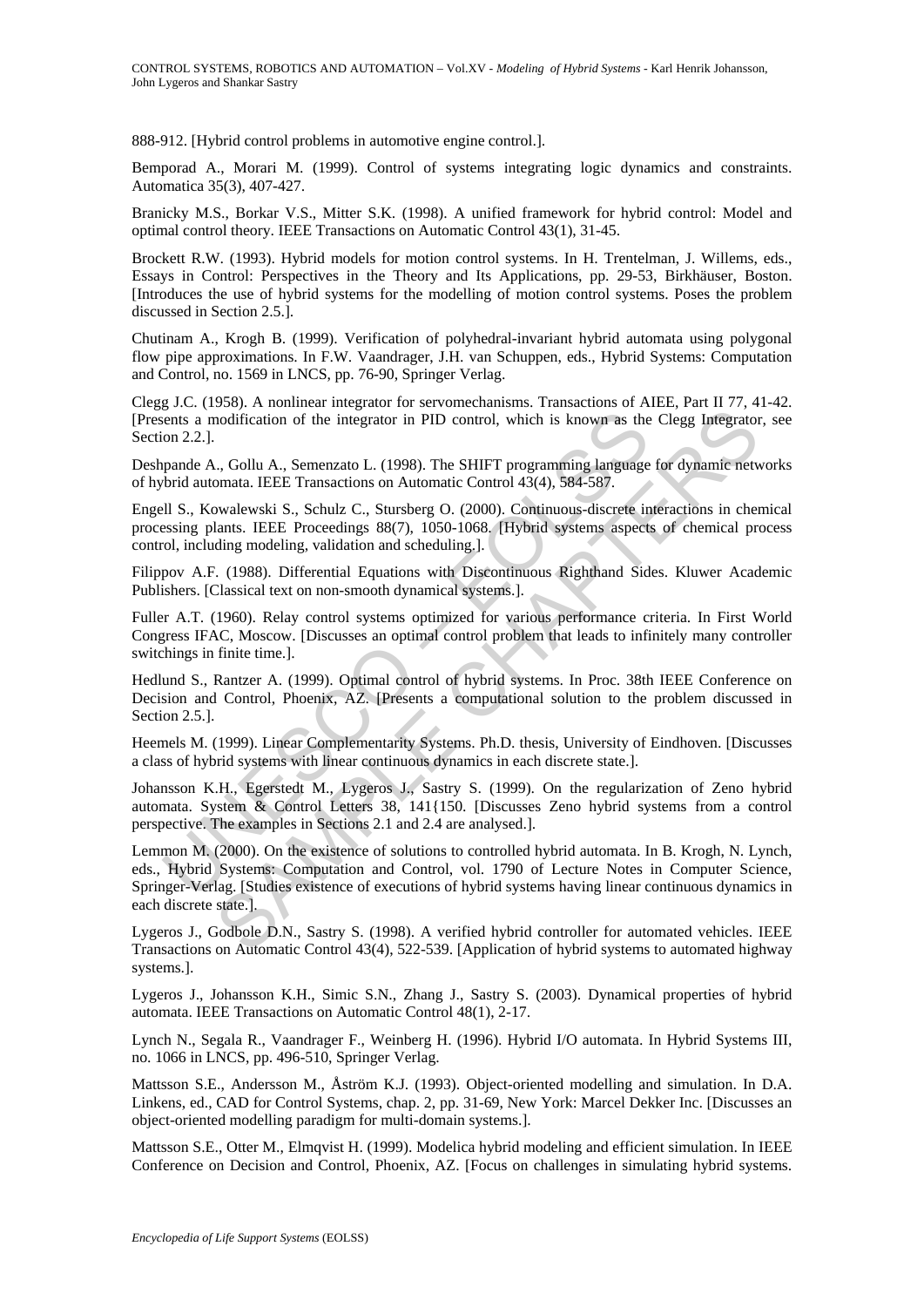Illustrations are done in Modelica, an object-oriented language for modelling of large heterogeneous physical systems.].

Nerode A., Kohn W. (1993). Models for hybrid systems: Automata, topologies, stability. In Hybrid Systems, no. 736 in LNCS, pp. 317-356, Springer Verlag.

Pepyne D.L., Cassandras C.G. (2000). Optimal control of hybrid systems in manufacturing. IEEE Proceedings 88(7), 1108-1123. [Application of hybrid systems to manufacturing processes.].

Tavernini L. (1987). Differential automata and their discrete simulators. Nonlinear Analysis, Theory, Methods & Applications 11(6), 665-683. [Discusses well-posedness of a class of hybrid systems called differential automata.].

Tomlin C., Pappas G., Sastry S. (1998). Conflict resolution for air traffic management: a case study in multi-agent hybrid systems. IEEE Transactions on Automatic Control 43(4), 509-521. [Air traffic management posed as a hybrid control problem.].

Utkin V.I. (1992). Sliding Modes in Control Optimization. Springer-Verlag, Berlin. [Presents control design method based on discontinuous control.].

van der Schaft A.J., Schumacher J.M. (1998). Complementarity modeling of hybrid systems. IEEE Transactions on Automatic Control 43(4), 483-490. [A class of hybrid systems with certain type of discrete transitions, which is, for example, suitable for modeling electrical circuits with ideal diodes.].

van der Schaft A.J., Schumacher J.M. (2001). Compositionality issues in discrete, continuous, and hybrid systems. International Journal of Robust and Nonlinear Control 11(5), 417-434. [Discusses the importance of compo sition in the analysis of complex systems. Examples are taken from continuoustime, discrete-event and hybrid systems.].

Varaiya P. (1993). Smart cars on smart roads: Problems of control. IEEE Transactions on Automatic Control 38(2), 195-207. [Application of hybrid systems to automated highway systems. Discusses relation between hybrid systems and hierarchical control structures.].

Zelikin M.I., Borisov V.F. (1994). Theory of Chattering Control. Springer-Verlag. [Analyses optimal control problem leading to Zeno behaviour.].

Zhang J., Johansson K.H., Lygeros J., Sastry S. (2001). Zeno hybrid systems. International Journal of Robust and Nonlinear Control 11(5), 435-451. [Presents properties of Zeno hybrid systems, see Section 4.3.].

#### **Biographical Sketches**

related on discontinuous control.].<br>
der Schaft A.J., Schumacher J.M. (1998). Complementarity modeling of lactions on Automatic Control 43(4), 483-490. [A class of hybrid systems<br>
tee transitions, which is, for example, su Solution discontinuous control.]<br>
Alta A.J., Schumacher J.M. (1998). Complementarity modeling of hybrid systems, lead at a factoritinous control.43(4). 483-490. [A class of hybrid systems, with entirin types with entiring **Karl Henrik Johansson** received the M.S. and Ph.D. degrees in electrical engineering, both from Lund University, Lund, Sweden, in 1992 and 1997, respectively. He held positions as Assistant Professor at Lund University (1997-1998) and as Visiting Research Fellow at the University of California, Berkeley (1998-2000). Currently, he is an Associate Professor in the Department of Signals, Sensors and Systems at the Royal Institute of Technology, Stockholm, Sweden. His research interests are in hybrid and switched systems, distributed embedded control, and applications in communication networks and automotive industry. Dr. Johansson received the Young Author Prize of the IFAC World Congress in 1996, the Peccei Award from IIASA, Austria, in 1993, and a Young Researcher Award from Scania, Sweden, in 1996.

**John Lygeros** completed a B.Eng. degree in Electrical Engineering in 1990 and an M.Sc. degree in Control in 1991, both at Imperial College, London. He then obtained a Ph.D. in 1996, from the Electrical Engineering and Computer Sciences department, University of California, Berkeley. He held a series of postdoctoral research appointments at the National Automated Highway Systems Consortium, M.I.T., and U.C. Berkeley. In parallel, he also worked as a part time Research Engineer at SRI International, and as a visiting professor at the Mathematics Department of the Universite de Bretagne Occidentale, France. Between 2000 and 2003 he was a University Lecturer at the Department of Engineering, University of Cambridge, Cambridge U.K. and a Fellow of Churchill College. Since March 2003 he has been an Assistant Professor at the Department of Electrical and Computer Engineering, University of Patras, Patras, Greece. His research interests include modeling, analysis and control of hierarchical, hybrid and